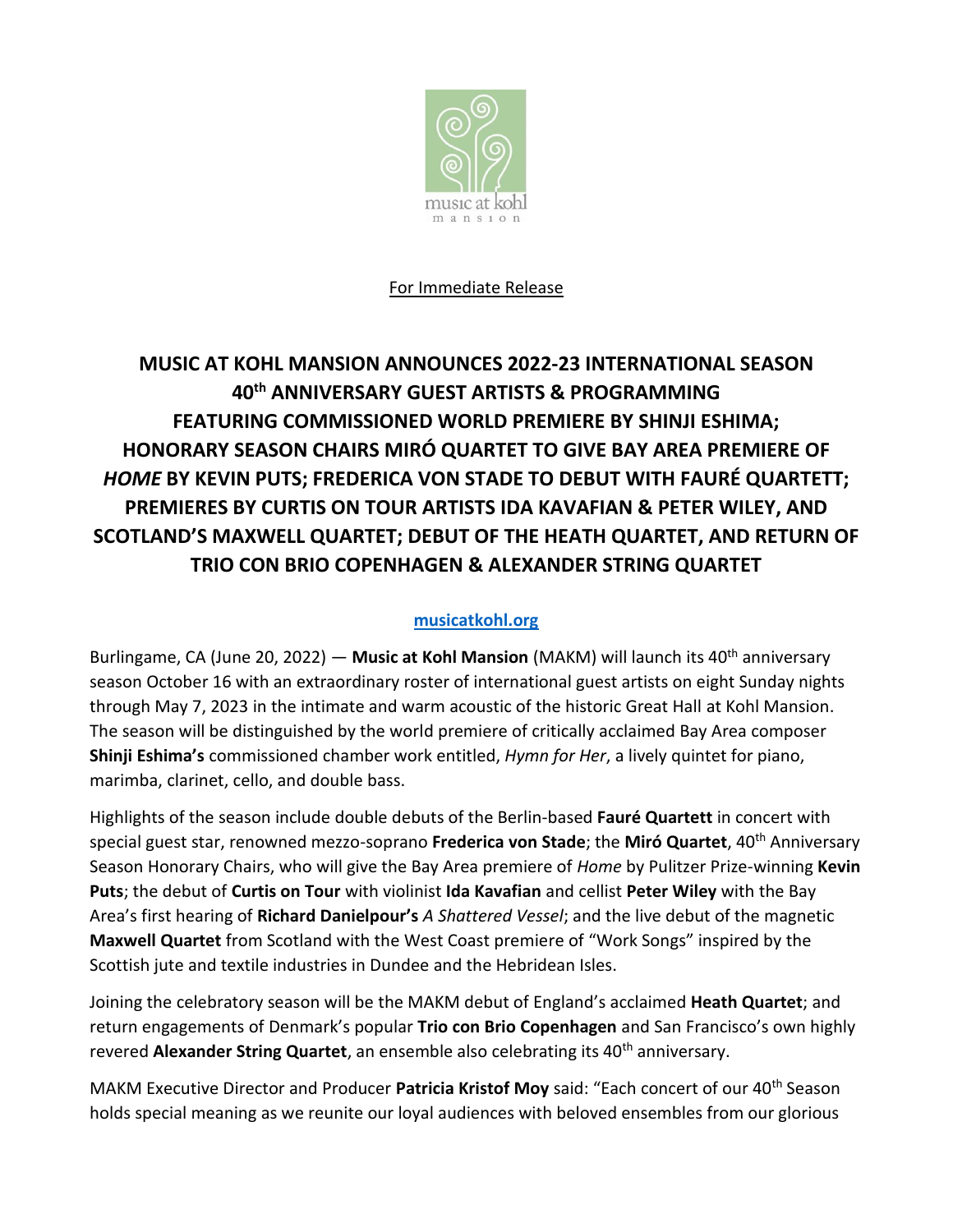past, and introduce long-awaited international artists for their live MAKM debuts. For this Ruby Anniversary, I am especially proud to announce the world premiere of *Hymn for Her* by esteemed composer Shinji Eshima, an homage to our four decades of magnificent music-making. Complementing this commissioned work, our cherished Miró Quartet - Honorary Chairs for this season – will return with Kevin Puts' seminal piece for our time entitled *Home*. Together, we will explore the many ways that music provides a sense of home, both here and around the world."

**Honorary Season Chairs, the Miró Quartet** said, "For the past 25 years, Music at Kohl Mansion has had a special relationship with the Miró Quartet, hosting us both in performing some of the most memorable concerts of our career and in teaching masterclasses for the young artists who will become our future in classical music. We are proud and grateful to have been a small part of the great MAKM legacy that has unfolded over the last four decades, and we wish for many more years of music to come!"

## **2022-23 Season Guest Artists and Programming**

## **THE HEATH QUARTET\* (Great Britain)**

#### **Sunday, October 16, 2022 at 7 p.m.**

Haydn: String Quartet in F minor, Op. 20, No. 5 Fanny Mendelssohn: String Quartet in E-flat Major Schubert: String Quartet No. 14 in D minor, D. 810, *Death and the Maiden* **Sara Wolstenholme** and **Marije Johnston, violin; Gary Pomeroy, viola; Christopher Murray, cello**

The dynamic and charismatic Heath Quartet is one of the most exciting British chamber ensembles of today, as they build a reputation for their upbeat and integrated sound. Their recording of Sir Michael Tippett's string quartets (Wigmore Live) received widespread acclaim and won the 2016 Gramophone Chamber Disk of the Year. A subsequent, critically acclaimed release on Harmonia Mundi of Tchaikovsky's Quartets Nos. 1 and 3 was selected as Disk of the Week by both *The Sunday Times* and BBC Radio 3. The Quartet's complete Bartók cycle (recorded live at the Wigmore Hall) was released by Harmonia Mundi (June 2017). Champions of contemporary music, the Quartet has worked with numerous leading composers including Hans Abrahamsen, Louis Andriessen, Brett Dean, Anthony Gilbert, Sofia Gubaidulina, Steven Mackey, and John Musto.

## **40th ANNIVERSARY CELEBRATION CONCERT**

### **Sunday, November 13, 2022 at 7 p.m.**

Shinji Eshima: *Hymn for Her*, 40<sup>th</sup> Anniversary Commission and World Premiere Ernst Bacon: Excerpt from Piano Trio No. 2 (1<sup>st</sup> MAKM Commission premiered Feb. 1987) David Carlson: Excerpt from Sonata for Cello and Piano (2<sup>nd</sup> MAKM Commission premiered Jan. 1993) Mendelssohn: Piano Trio No. 1 in D minor, Op. 49

**Karen Hutchinson, piano; Haruka Fujii, marimba; José Granero, clarinet; Roy Malan, violin; Emil Miland, cello; Charles Chandler, double bass**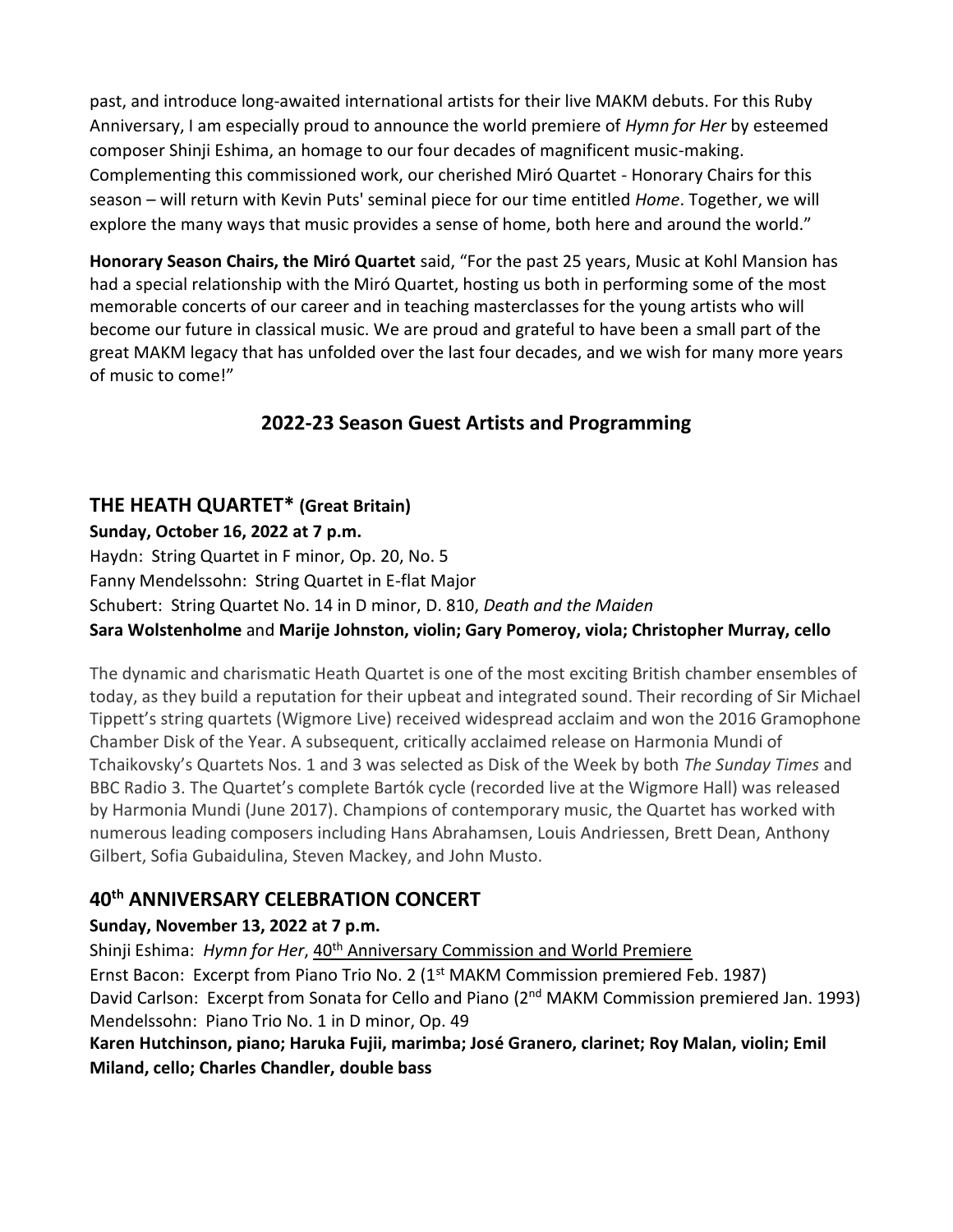Composer **Shinji Eshima** said, "Within the crown of chamber music in the Bay Area, Music at Kohl Mansion has long been its brightest jewel. Music at Kohl Mansion provides exactly the intimacy and setting that is the very definition of what chamber music is all about. I have never been so surprised as when Patricia Kristof Moy contacted me and asked if I would compose a new work for them. That this would be for their 40th anniversary, and I would be their 4th commission, following on the heels of Ernst Bacon, David Carlson, and Jake Heggie, well, this was extremely daunting. But it is also the honor of a lifetime."

Music at Kohl Mansion was founded 40 years ago by **Liz Dossa** in association with then-principal at Mercy High School, Burlingame**, Amy Bayley, R.S.M**. Over the years, Music at Kohl Mansion has commissioned musical works from Ernst Bacon with his Piano Trio No. 2 (1987); David Carlson's Sonata for Cello and Piano (1993); and Jake Heggie's *Intonations: Songs from the Violins of Hope* (2020). The commissioning of Japanese-American composer Shinji Eshima for the 2022-23 season marks the fourth.

Born in Berkeley, Eshima is a graduate of Stanford University and The Juilliard School of Music, and is a double-bassist with the San Francisco Ballet and Opera Orchestras. His instrument is the Plumerel bass (1843) featured in the painting by Degas, "The Orchestra of the Opera." He is on the faculty at San Francisco State University and San Francisco Conservatory of Music. Eshima has composed for a variety of venues including theater, documentary film, chamber music, opera and the San Francisco Zen Center. For San Francisco Ballet, he has created three highly acclaimed musical scores including *RAkU*, a work now in the Joffrey Ballet repertory.

## **MIRÓ QUARTET (Austin, TX)**

### **Sunday, December 4, 2022 at 7 p.m.**

Haydn: String Quartet in B-flat Major, Op. 64, No. 3 Kevin Puts: "Home" for String Quartet Beethoven: String Quartet in C-sharp minor, Op. 131 **Daniel Ching** and **William Fedkenheuer, violin; John Largess, viola; Joshua Gindele, cello**

One of America's most celebrated and dedicated string quartets, the Miró Quartet has been labeled by *The New Yorker* as "furiously committed" and noted by the Cleveland *Plain Dealer* for its "exceptional tonal focus and interpretive intensity." Founded in 1995, the Quartet has performed throughout the world on the most prestigious concert stages, earning accolades from critics and audiences alike. They have championed the music of Pulitzer Prize-winning composer Kevin Puts for more than a decade, and in the 2019-20 season they premiered a new string quartet entitled *Home*, by the composer for the Miró's 25th anniversary. In their 2021-22 season, the Miró premiered *Microfictions* written for them by Pulitzer Prize-winning composer Caroline Shaw with performances in Carnegie Hall, Houston, La Jolla and Hong Kong. The Miró is also partnering with soprano Karen Slack in a new program exploring the works of Florence Price and Margaret Bonds with concerts scheduled for the Chamber Music Society of Lincoln Center, Carnegie Hall, Shriver Hall, Music Toronto, the Phoenix Chamber Music Society, and Chamber Music Northwest.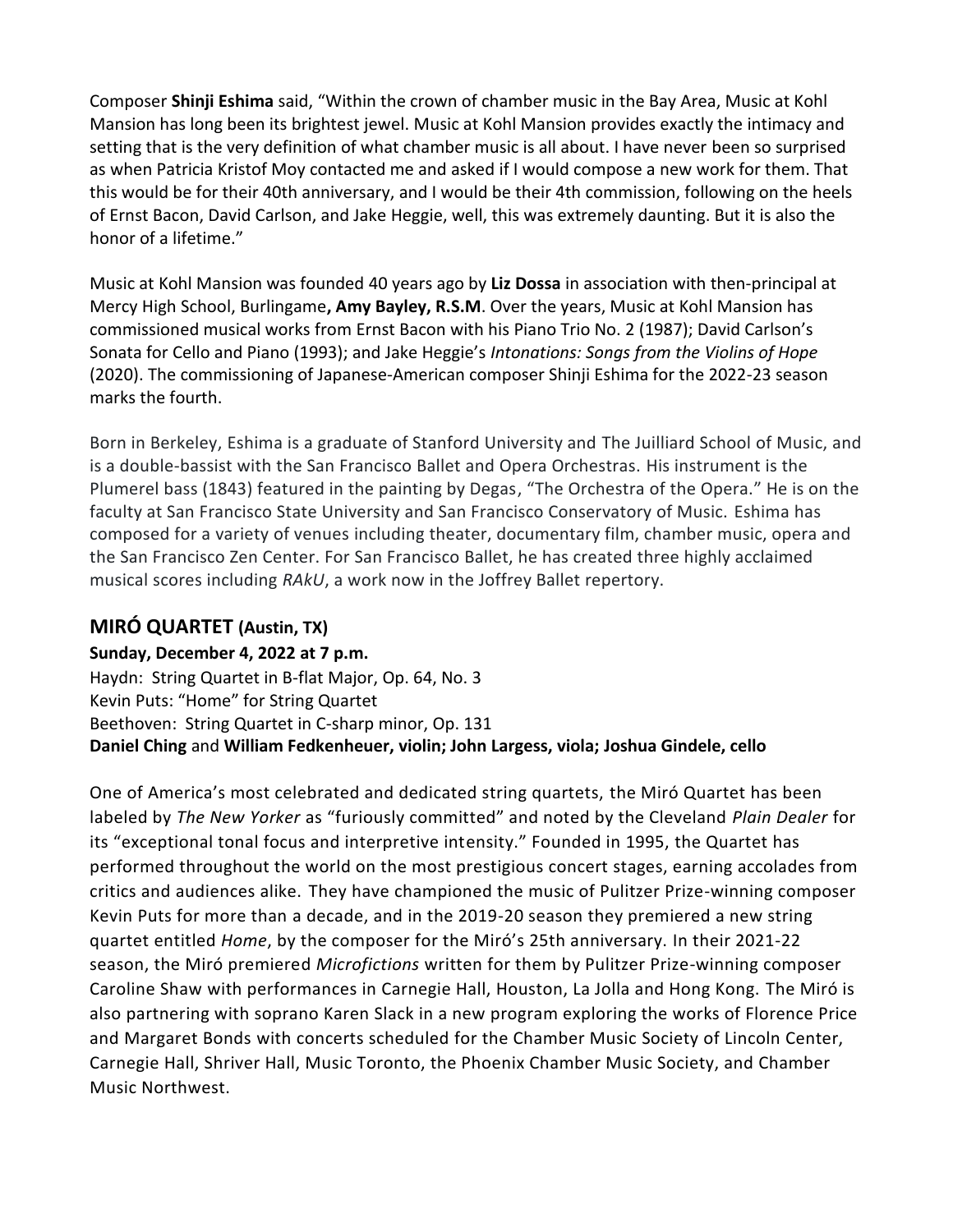### **MAXWELL QUARTET\* (Scotland)**

#### **Sunday, January 22, 2023 at 7 p.m.**

Purcell: Fantasias, selections Eleanor Alberga: String Quartet No. 2 Trad. Scottish/Maxwell Quartet "Work Songs" (Bay Area Premiere) Brahms: String Quartet in B-flat Major, Op. 67 **Colin Scobie** and **George Smith, violin; Elliott Perks, viola; Duncan Strachan, cello**

The Maxwell is firmly regarded as one of Britain's finest young string quartets with a strong connection to their folk music heritage. Special to this concert will be the premiere of new compositions based on songs associated with the Scottish jute and tweed industries in Dundee and the Hebridean Isles. The Maxwell Quartet, formed in 2010 in Glasgow, Scotland, is now an internationally prizewinning string quartet (2017 Trondheim International Chamber Music Competition) with performances hailed by the *New York Times* as "eloquent performers … they bring the same sense of charisma and adventure to their performing … the sound of traditional fiddle carried over beautifully into fresh readings of Haydn and Beethoven." The ensemble holds distinguished guest faculty positions at the Royal Conservatoire of Scotland in Glasgow and the Music at Paxton Festival in the Scottish Borders.

#### **TRIO CON BRIO COPENHAGEN (Denmark)**

#### **Sunday, February 5, 2023 at 7 p.m.**

Haydn: Piano Trio No. 44 in E Major, Op. 86, No. 2, Hob. XV:28 Arensky: Piano Trio No. 1 in D minor, Op. 32 Schubert: Piano Trio No. 2 in E-flat Major, Op. 100, D. 929 **Jens Elvekjaer, piano; Soo-Jin Hong, violin; Soo-Kyung Hong, cello**

Recognized as one of the world's finest piano ensembles, the Trio con Brio Copenhagen's multifaceted members are not only touring performing artists, but also esteemed recording artists, artistic directors and educators. The Trio appears regularly at the world's leading venues and concert series, including Carnegie Hall, Lincoln Center, Wigmore Hall, Berlin's Pierre Boulez-Saal, the Concertgebouw, and all of the leading concert halls across Denmark. Trio con Brio (Lively with Spirit) is a recipient of the Carl Nielsen and Anne Marie Carl-Nielsen Award, one of Denmark's most prestigious prizes. Founded at the University of Music and Performing Arts in Vienna in 1999, the Trio is now based in Copenhagen and is recognized for its exceptional musicianship, fresh approach to the core repertoire, adventurous programming and a commitment to bringing music to young people through their highly creative concerts. International critical acclaim for the Trio includes "One of the greatest performances of chamber music I've ever encountered…" (*American Record Guide*) and "… a superb, greatly gift chamber group" (*Gramophone*).

### **FAURÉ PIANO QUARTETT\* (Berlin)**

## **with guest artist, mezzo-soprano FREDERICA VON STADE\***

#### **Sunday, March 12, 2023 at 7 p.m.**

Fauré, new arrangement by Zakarias Grafilo: *Clair de Lune, Les Berceaux, Notre Amour, Mandoline* Dvořák: Piano Quartet No. 2 in E-flat Major, Op. 87, B. 162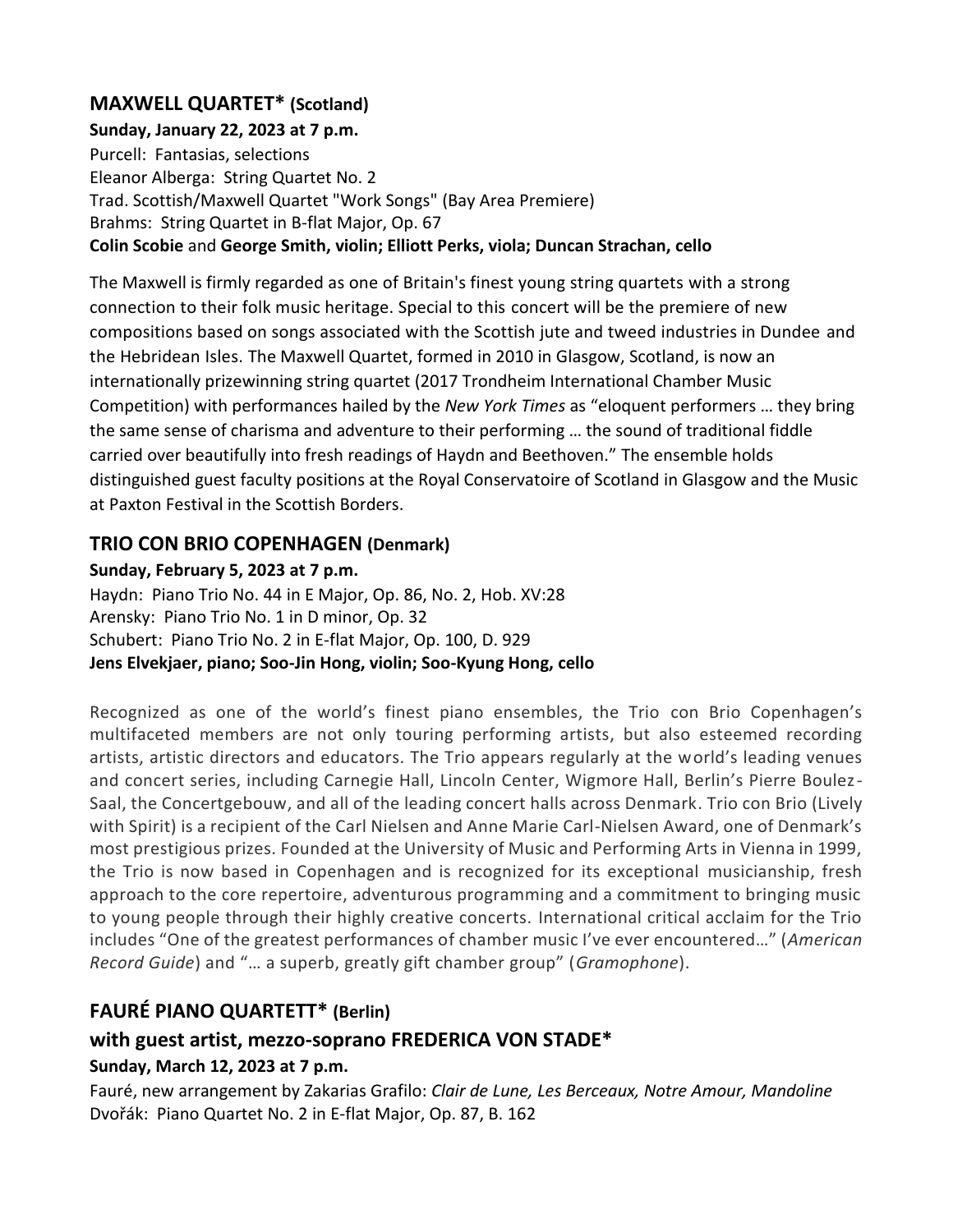#### Brahms: Piano Quartet No. 2 in A Major, Op. 26 **Dirk Mommertz, piano; Erika Geldsetzer, violin; Sascha Frömbling, viola; Konstantin Heidrich, cello**

Celebrating its 27th anniversary, the Fauré Quartett has established itself as one of the world's premier piano quartets, visionary in its approach and highly regarded for its experiments and insights into undiscovered repertoire. The ensemble has distinguished itself with groundbreaking recordings of music by Mozart, Brahms, Mahler, R. Strauss along with popular songs by Peter Gabriel and Steely Dan, and the first-ever recording in a rare transcription of Mussorgsky's *Pictures at an Exhibition*. Of their performance, the *Toronto Star* wrote, "The communication between the four performers was as beautiful to watch as their music was satisfying to hear. This quartet thinks and breathes as one, focused on a singular, clear vision for their music making." Award-winning opera, concert and recording star extraordinaire, Frederica von Stade joins the Fauré Quartett for her MAKM debut in a performance of four romantic songs by Gabriel Fauré, newly arranged by Zakarias Grafilo.

### **CURTIS ON TOUR WITH IDA KAVAFIAN & PETER WILEY\* (Philadelphia, PA) Sunday, April 16, 2023 at 7 p.m.**

Richard Danielpour: *A Shattered Vessel* (Bay Area Premiere) Schubert: String Quintet in C Major, Op. 163, D. 956 **Ida Kavafian, violin; Peter Wiley, cello; additional musicians from Curtis to be announced**

Violinist Ida Kavafian and cellist Peter Wiley, world renowned soloists, chamber musicians and esteemed faculty members of Philadelphia's prestigious Curtis Institute of Music, lead a quintet of string players (to be announced) in Franz Schubert's masterful String Quintet in C Major, D. 956 paired with award-winning Curtis-composer Richard Danielpour's, *A Shattered Vessel.* Cocommissioned by Ida Kavafian in 2019, the new work was composed as a companion to be played alongside the Schubert.

### **ALEXANDER STRING QUARTET (San Francisco)**

#### **Sunday, May 7, 2023 at 7 p.m.**

Mozart: Viola Quintet in B-flat Major, K. 174 with **Paul Yarbrough** (ASQ violist emeritus) Kodaly: String Quartet No. 2, Op. 10

Brahms: String Sextet No. 1 in B-flat Major, Op. 18 (w/**Paul Yarbrough, viola** and **Eric Gaenslen, cello**) **Zakarias Grafilo** and **Frederick Lifsitz, violin; David Samuel, viola; Sandy Wilson, cello**

The Alexander String Quartet, celebrating their 40<sup>th</sup> anniversary, has performed in the major music capitals of five continents, securing its standing among the world's premier ensembles, and a major artistic presence in its home base of San Francisco, serving since 1989 as Ensemble in Residence of San Francisco Performances and Directors of The Morrison Chamber Music Center Instructional Program at San Francisco State University. They have established themselves as important advocates of new music commissioning dozens of works from composers including Jake Heggie, Cindy Cox, Augusta Read Thomas, Robert Greenberg, Cesar Cano, Tarik O'Regan, Paul Siskind, and Pulitzer Prizewinner Wayne Peterson. Samuel Carl Adams' new "Quintet with Pillars" was premiered and has been widely performed across the U.S. by the Alexander with pianist Joyce Yang. Their distinguished